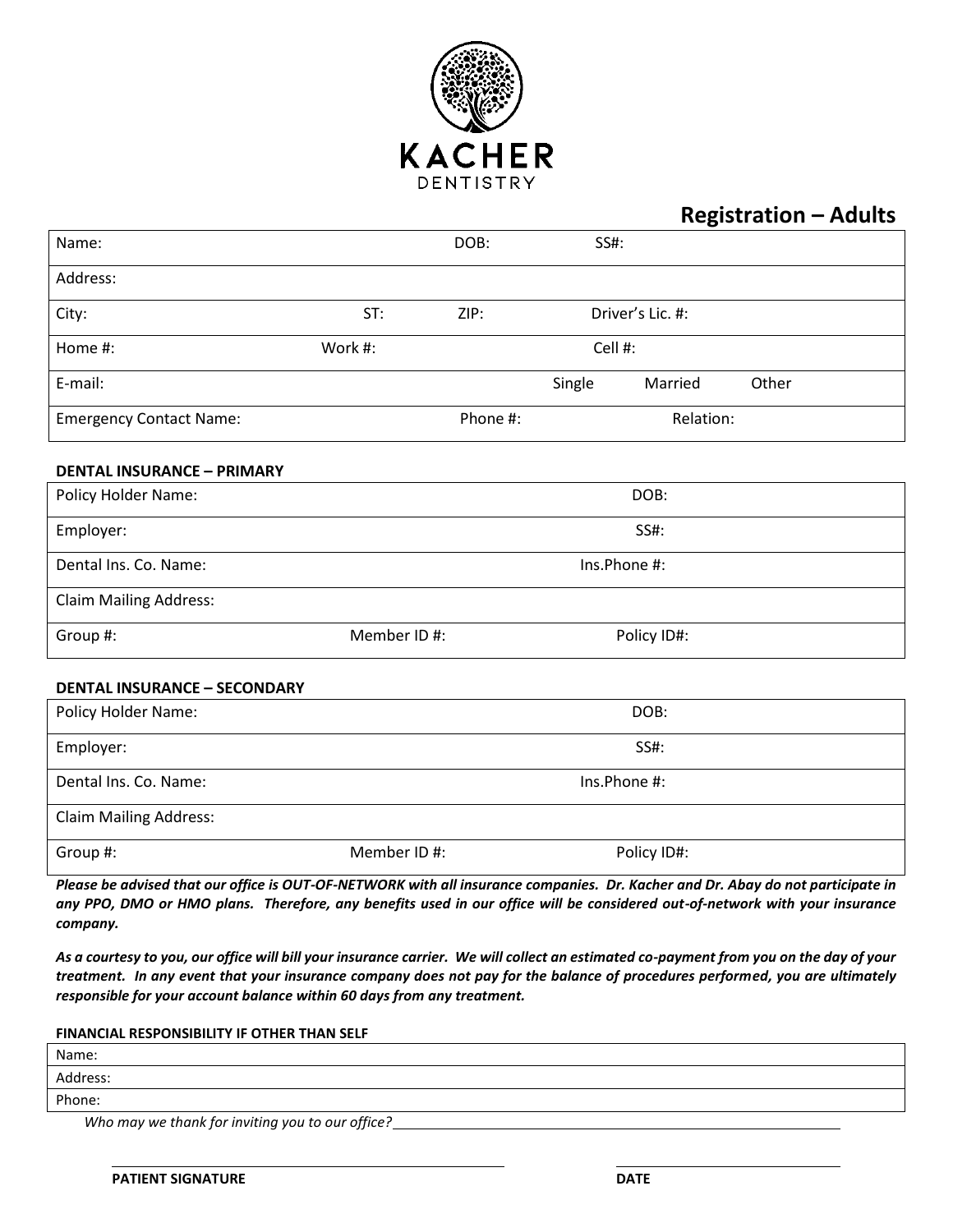

## **Confidential Health History**

| <b>Patient Name:</b>                                                       |                         |                                       |                 | Birthdate:        |                                             |            |                          |  |
|----------------------------------------------------------------------------|-------------------------|---------------------------------------|-----------------|-------------------|---------------------------------------------|------------|--------------------------|--|
| Physician Name:                                                            | Physician Phone Number: |                                       |                 |                   |                                             |            |                          |  |
| Preferred Pharmacy:                                                        |                         | Location (Cross streets):             |                 |                   |                                             | Phone:     |                          |  |
| Please circle yes or no                                                    |                         |                                       |                 |                   |                                             |            |                          |  |
| Are you currently under the care of your physician?                        |                         |                                       | YES             |                   | <b>NO</b>                                   |            |                          |  |
| If yes, why?                                                               |                         |                                       |                 |                   |                                             |            |                          |  |
| Date of last visit with physician:                                         |                         |                                       |                 |                   | May we contact them if medical info needed? |            | <b>YES</b><br><b>NO</b>  |  |
| Date of last dental visit:                                                 |                         |                                       |                 |                   |                                             |            |                          |  |
|                                                                            |                         |                                       |                 |                   |                                             |            |                          |  |
| Are you currently taking medications of any kind?                          |                         |                                       | YES             |                   | <b>NO</b>                                   |            |                          |  |
| Prescription:                                                              |                         |                                       |                 |                   |                                             |            |                          |  |
| Non-prescription:                                                          |                         |                                       |                 |                   |                                             |            |                          |  |
|                                                                            |                         |                                       |                 |                   |                                             |            |                          |  |
| Have you been hospitalized in the past 3 years?                            |                         | <b>YES</b>                            |                 | ΝO                |                                             |            |                          |  |
| If yes, please explain:                                                    |                         |                                       |                 |                   |                                             |            |                          |  |
|                                                                            |                         |                                       |                 |                   |                                             |            |                          |  |
| Are you allergic to any medications?                                       | YES                     |                                       | NO.             |                   |                                             |            |                          |  |
| If yes, please list name and reaction:                                     |                         |                                       |                 |                   |                                             |            |                          |  |
|                                                                            |                         |                                       |                 |                   |                                             |            |                          |  |
| Are you allergic to LATEX?                                                 | <b>YES</b>              | NO                                    |                 |                   |                                             |            |                          |  |
|                                                                            |                         |                                       |                 |                   |                                             |            |                          |  |
| Have you previously had or currently have any of the following?            |                         |                                       |                 |                   |                                             |            |                          |  |
| MITRAL VALVE PROLAPSE                                                      | <b>YES</b>              | <b>NO</b>                             |                 |                   | JOINT REPLACEMENT                           | YES        | <b>NO</b>                |  |
| HEART VALVE REPLACMENT                                                     | <b>YES</b>              | <b>NO</b>                             |                 | RHEUMATIC FEVER   |                                             | <b>YES</b> | <b>NO</b>                |  |
| Do you need antibiotic pre-medication before dental treatment?             |                         |                                       |                 | <b>YES</b><br>NO. |                                             |            |                          |  |
| Have you taken any of these medications in the last 6 months?              |                         |                                       |                 |                   |                                             |            |                          |  |
| Cortisone or other steroids                                                | <b>YES</b>              |                                       | <b>NO</b>       | Drug Name:        |                                             |            |                          |  |
| Anticoagulants or blood thinners                                           | YES                     |                                       | <b>NO</b>       | Drug Name:        |                                             |            |                          |  |
| Tranquilizers or antidepressants                                           | YES                     |                                       | <b>NO</b>       | Drug Name:        |                                             |            |                          |  |
| Nitroglycerine or thyroid extract                                          | <b>YES</b>              |                                       | <b>NO</b>       | Drug Name:        |                                             |            |                          |  |
|                                                                            |                         |                                       |                 |                   |                                             |            |                          |  |
| Have you previously had or currently have any of the following conditions? |                         |                                       |                 |                   |                                             |            |                          |  |
| <b>Bleeding problems</b>                                                   |                         |                                       |                 | X-ray therapy     |                                             |            | Lung condition           |  |
| Heart condition                                                            |                         | Joint Replacement<br>Chemotherapy     |                 |                   |                                             |            |                          |  |
| Liver condition                                                            |                         | Blood disorder<br>High blood pressure |                 |                   |                                             |            |                          |  |
| Hepatitis                                                                  | H.I.V.                  |                                       |                 | A.I.D.S.          |                                             |            |                          |  |
| Cancer                                                                     |                         |                                       | <b>Diabetes</b> |                   |                                             |            | <b>Blood transfusion</b> |  |
|                                                                            |                         |                                       |                 |                   |                                             |            |                          |  |
| Tobacco use?<br><b>YES</b><br><b>NO</b>                                    | Smoke:                  | Pipe                                  | Cigar           | Cigarettes        | Frequency:                                  |            |                          |  |
|                                                                            | Smokeless:              | Type:                                 |                 |                   | Frequency:                                  |            |                          |  |
| Alcohol use?<br>YES<br><b>NO</b>                                           |                         | Amount:                               | Minimal         |                   | Moderate                                    | Heavy      |                          |  |
|                                                                            |                         |                                       |                 |                   |                                             |            |                          |  |
| Women: Are you pregnant?                                                   | YES<br>NO.              |                                       |                 |                   | Are you nursing?                            | <b>YES</b> | NO.                      |  |
| PATIENT OR PARENT SIGNATURE                                                |                         |                                       |                 |                   |                                             | DATE       |                          |  |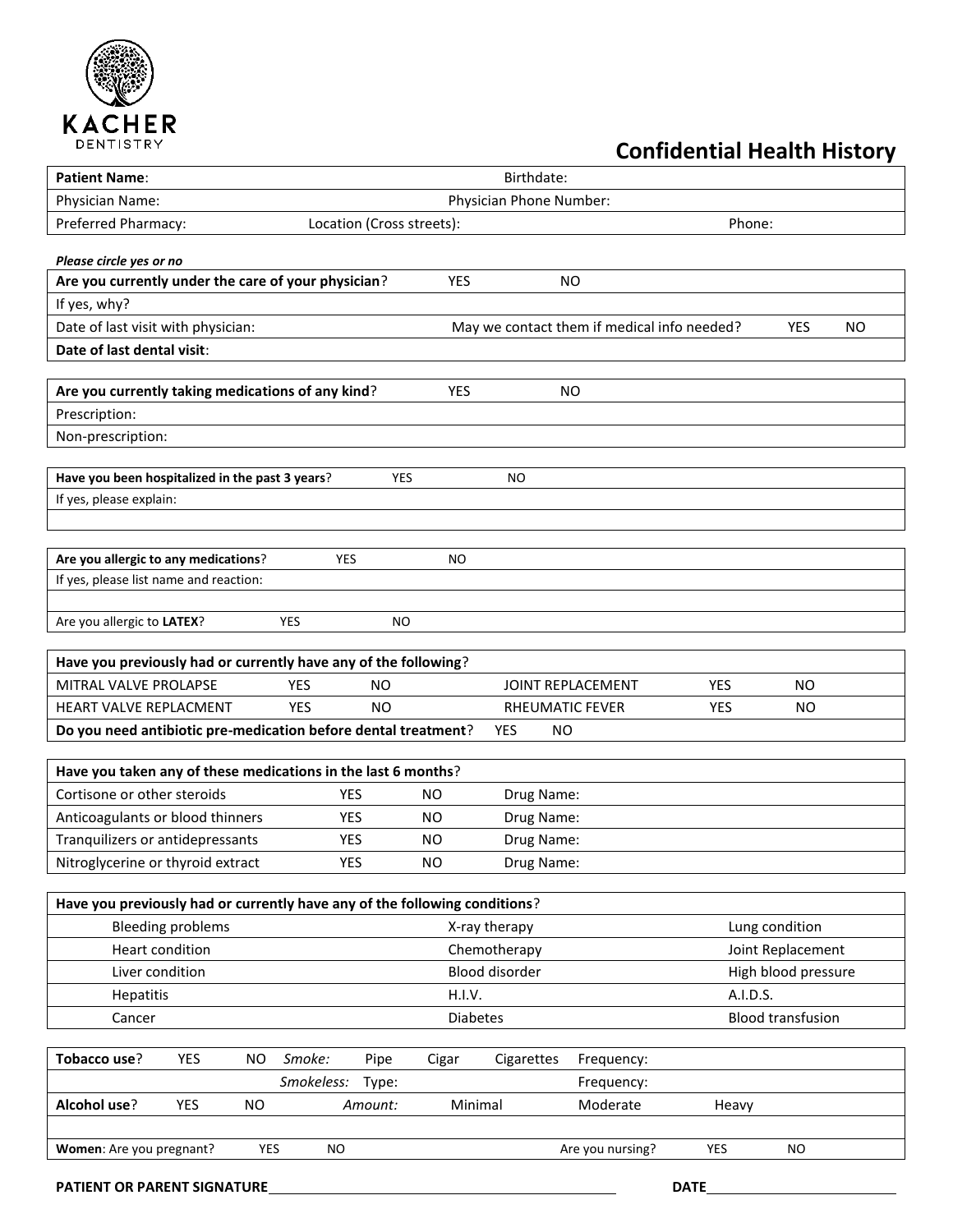

### **General Informed Consent to Perform Dentistry**

- 1. I hereby authorize and direct the dentist(s) of Kacher Dentistry and/or dental auxiliaries of their choice, to perform the following dental treatment or oral surgery procedures(s) including the use of any necessary or advisable local anesthesia, radiographs (X-rays), or diagnostic aids:
	- A. Preventive hygiene treatment (prophylaxis) and application of topical fluoride.
	- B. Application of sealants to the grooves of the teeth.
	- C. Treatment of diseased or injured teeth with dental restorations (fillings & crowns).
	- D. Replacement of missing teeth with dental prostheses (fixed bridges, implants, removable partials or dentures).
	- E. Removal (extraction) of one or more teeth.
	- F. Use of sedative drugs to control apprehension.
- 2. I understand that there are risks involved in any treatment and hereby acknowledge that these risks will be explained to me and that I will have an opportunity to ask questions regarding the treatment and the risks and that I fully understand the same.
- 3. I agree to the use of local anesthesia and the use of nitrous oxide/oxygen analgesia depending on the judgment of the doctor(s). Nitrous oxide/oxygen may occasionally produce nausea and vomiting. I am also aware that the nosepiece can leave a small indentation or ring around the nose which disappears shortly after the procedure. I understand and have been informed of the above risks and complications.
- 4. I recognize that during the course of treatment unforeseen circumstances may necessitate additional or different procedures from those discussed. I therefore authorize and request the performance of any additional procedures that are deemed necessary to oral health and well being in the professional judgment of the dentist(s).
- 5. There are possible risks and complications associated with the administration of local anesthesia, sedation and drugs. The most common of these are swelling, bleeding, pain, nausea, vomiting, bruising, tingling and numbness of the lip and cheek biting resulting in ulceration and infection of the mucosa. I also understand that there are rare potential risks such as unfavorable reactions to medications in respiratory and cardiovascular collapse (stopping of breathing and heart function) and lack of oxygen to the brain that could result in coma or death. I understand and have been informed of the above risks and complications.
- 6. I also authorize the doctor(s) to use photographs, radiographs and other diagnostic materials and treatment records for the purposes of teaching, research and scientific publications.
- 7. I will be advised that the success of the dental treatment to be provided will require that the patient or/and the legal guardian(s) follow post-operative and post-care instructions of the dentist(s). I agree that the success of the treatment requires that all post-operative and post-care instructions be followed and that regular office visits as scheduled by my dentist and his auxiliaries must be maintained.
- 8. I hereby state that I have read and understand this consent and all questions about the procedures will be answered in a satisfactory manner, and I understand that I have the right to be provided answers to questions which may arise during and after the course of my treatment.
- 9. I further understand that this consent will remain in effect until such time that I choose to terminate it.

| <b>PATIENT NAME</b>                  | <b>PARENT OR GUARDIAN NAME</b> |  |  |
|--------------------------------------|--------------------------------|--|--|
| SIGNATURE OF PATIENT/PARENT/GUARDIAN | <b>RELATIONSHIP TO PATIENT</b> |  |  |
| <b>WITNESSED BY</b>                  | <b>TIME</b><br><b>DATE</b>     |  |  |